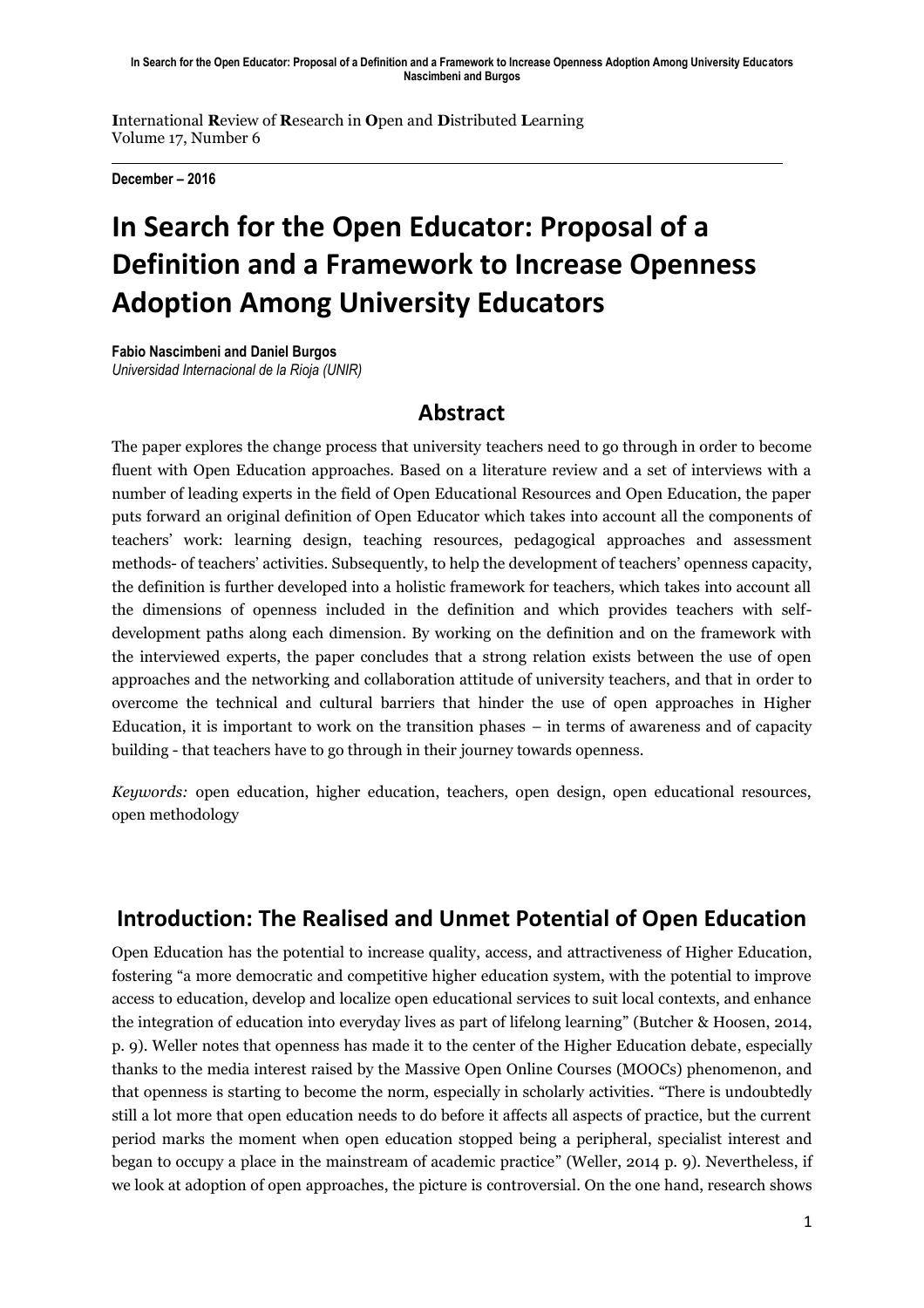#### **In Search for the Open Educator: Proposal of a Definition and a Framework to Increase Openness Adoption Among University Educators Nascimbeni and Burgos**

that OER, Open Educational Practices (OEP), Open Textbooks and MOOCs are increasingly being adopted by universities around the world (Esposito, 2013; European Commission, 2013; Grodecka & Śliwowski, 2014), but on the other hand many observers agree that the outreach of the openness in education is still far from its potential impact (Glennie, Harley, Butcher, & Van Wyk, 2012; Hollands & Tirthali, 2014; Kortemeyer, 2013; Okada, Mikroyannidis, Meister, & Little, 2012; Rohs & Ganz, 2015). "Awareness of OER and Creative Commons is growing, but OER repositories remain relatively unused and unknown compared with the main three educational resource sites of YouTube, Khan Academy and TED" (De los Arcos, Farrow, Perryman, Pitt, & Weller, 2014, p. 4). The situation is certainly evolving, even if we need to accept that the consideration made by Conole in 2008 is still valid today: "Arguably then there has never been a better alignment of current thinking in terms of good pedagogy – i.e. emphasising the social and situated nature of learning, rather than a focus on knowledge recall with current practices in the use of technologies – i.e. user-generated content, user-added value and aggregated network effects. Despite this, the impact of Web 2.0 on education has been less dramatic than its impact on other spheres of society – use for social purposes, supporting niche communities, collective political action, amateur journalism and social commentary" (as cited in Weller, 2012, p. 89).

#### **The Missing Bit in Open Education: Open Educators**

In the last years, a number of studies have been investigating the reasons for this slow adoption of open approaches, focusing mainly on OER but also on Open Policies and Open Educational Practices (Open Education Group, 2015), but very few research projects have focused on what we think is one of the major *missing links* for openness in education to get mainstreamed, which is the need to empower teachers and lecturers to embrace open approaches in their daily work. A number of observers agree with this priority. Back in 2005, in a report presented to UNESCO, Albright (2005) was already recognising the importance of the involvement of faculty members, both through top-down and bottom-up initiatives. Five years later, Pearce stated that "digital scholarship is more than just using information and communication technologies to research, teach and collaborate, but it is embracing the open values, ideology and potential of technologies born of peer-to-peer networking and wiki ways of working in order to benefit both the academy and society" (Pearce, Weller, Scanlon, & Kinsley, 2010, p. 40). More recently, Allen and Seaman (2014) consider that "faculty are the key decision makers for OER adoption, across disciplines, in the opinion of both chief academic officers and faculty themselves," (p. 2) and Price (2015) states that transformation in education, to be sustainable, has to be owned by teachers, who are the people who have to implement it. In the well-known model by Boyer (1990), the work of teachers is conceptualized as a continuum that includes the activities of discovery, integration, application and teaching. We believe that the teaching function is the cornerstone for change to happen, as suggested by Pearce et al. (2010): "It is arguably in Boyer's (1990) fourth function, that of teaching, that we see the biggest impact of digital technologies and open approaches" (p. 40). Following a thorough analysis of all aspects of openness in education, Weller (2012) concludes along the same line: "When we consider the changes in scholarly practice, it is perhaps in teaching that we see the greatest potential for a radically different approach to emerge. The three key elements of digital, networked and open converge most significantly around the production, pedagogy and delivery of education" (p. 85).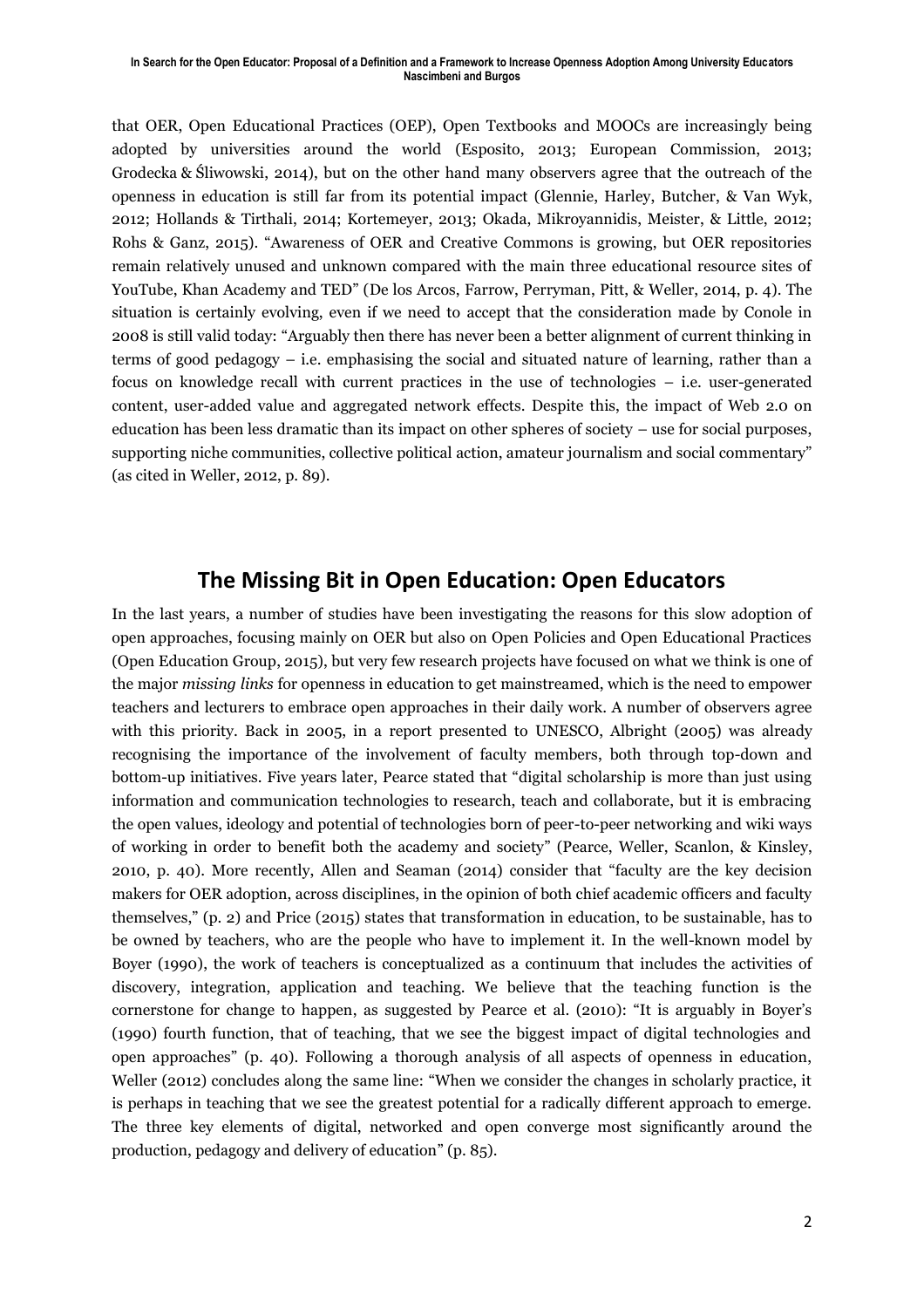## **Proposing an Holistic Definition of Open Educator**

The Open Educators Factory project<sup>1</sup> is tackling specifically the need to explore the change process that university teachers need to go through is we want them to embrace openness in their teaching activities, becoming not only fluent with open approaches but also advocates of openness in higher education. During the first phase of the project we have run a literature review searching for definitions, conceptual frameworks, and guidelines targeting university teachers and aiming at improving their open fluency, and we have then discussed the results of this work with a number of experts in the field of open education, namely, Wayne Mackintosh from the OER Foundation, Rory Mc Greal from Athabasca University, UNESCO/Commonwealth of Learning/ICDE Chair in OER, Chrissi Nerantzi from Manchester Metropolitan University, Antonio Teixeira, President of the European Distance and eLearning Network, and Martin Weller from The Open University UK, ICDE Chair in OER. Given the exploratory nature of the study, we adopted a qualitative approach to data collection and analysis, by using semi-structured interviews divided into two parts: first, a traditional interview with a sequence of themes and questions, and second, an interactive activity in which experts were invited to directly comment and improve the definition and framework presented below.

A first result of the literature review, which was confirmed by the interviewed experts, is that while definitions of OER and Open Education are abundant in policy as well as in scientific literature – even if some degree of disagreement on what openness means is still present (Bates, 2011; Deyman & Farrow, 2013), a definition that encompasses openness within teachers' activities *as a whole* does not seem to exist. On the other hand, we have encountered numerous analyses of the various aspects of what an Open Educator could and should do. Existing literature seems to be focusing on the *objects* of Open Education, such as Open Educational Resources, and more recently, MOOCs (Allen & Seaman, 2014; Cormier, 2008; De los Arcos et al., 2014; Kortemeyer, 2013; Rolfe, 2012; Wild, 2012), or on its *practices*, such as Open Pedagogy (Esposito, 2013; Murphy, 2013; Okada et al., 2012), Open Design (Cochrane & Antonczak, 2015; Conole, 2013; Laurillard, 2012), and Open Scholarship (Pearce et al., 2010; Weller 2012). In addition, teachers are often targeted with guidelines that should facilitate their development towards the adoption of OER (Butcher, 2015; Grodecka & Śliwowski, 2014; Kreutzer, 2014; McGill, 2012) or with competencies frameworks that should structure their professional development in general terms (Department for Business, Innovation and Skills of the UK, 2015; Higher Education Academy, 2011) and with specific reference to ICT (UNESCO 2011).

When asked to point out a general definition of Open Educators, the interviewed experts focused on specific aspects of a teachers' work, but never listed all the areas of activity for teachers. At the same time, they all agree that if we want teachers not only to accompany but rather to drive the change towards openness in education, we need to have a clear and possibly shared understanding of what we mean by an Open Educator. This would help decision makers at different institutional and policy

 $\overline{a}$ <sup>1</sup> The Open Educators Factory research project started in April 2015 and will end in March 2017. The project is funded by the Universidad Internacional de la Rioja (UNIR) .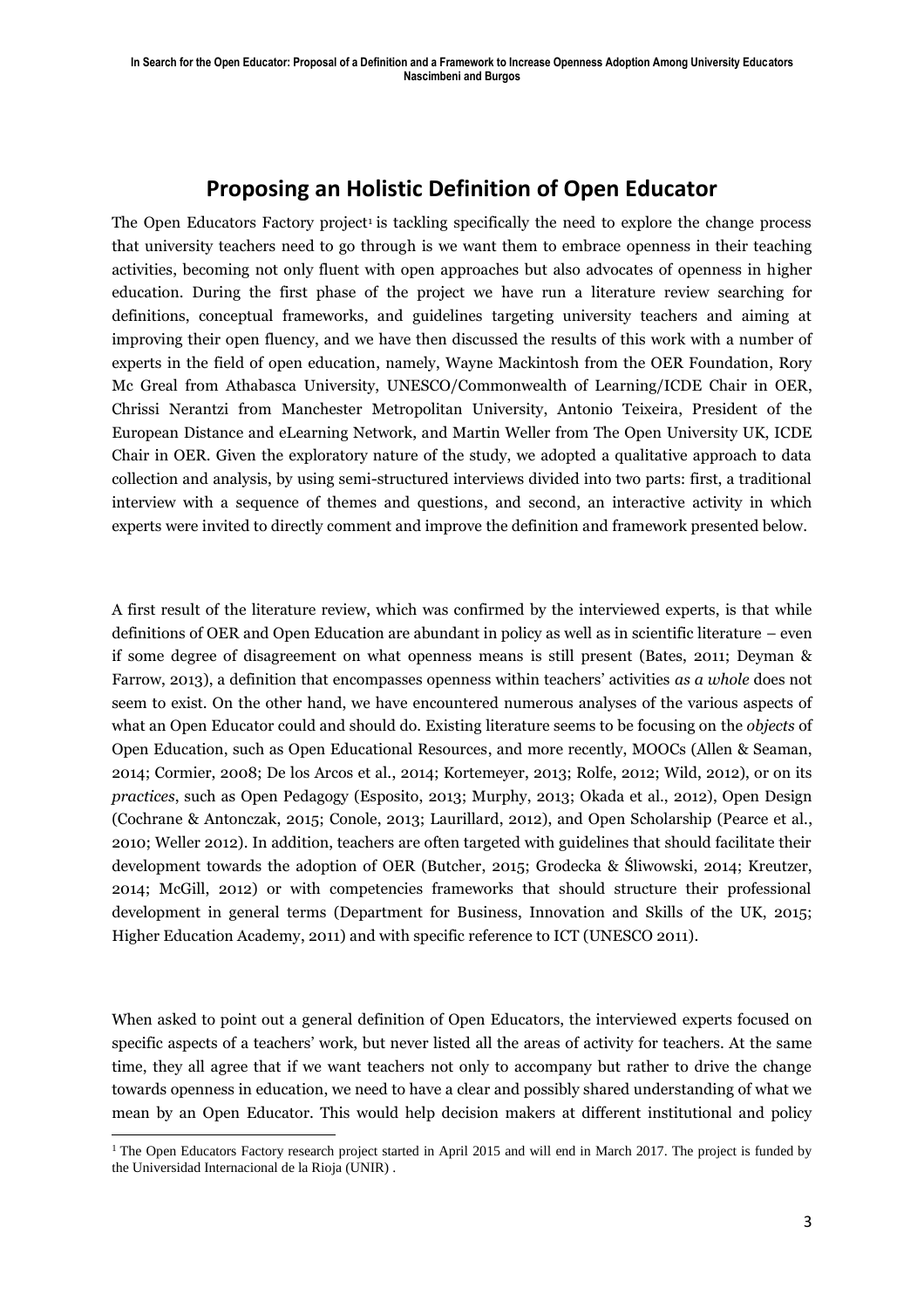levels as well as the teacher population itself to have a clear "development target" towards which to work. To fill the gap given by the absence of an holistic definition that can represent a clear target for the transformation of teachers into open educators, we created a definition which takes into account both the *objects*, teaching content and tools, and the *practices*, learning design, pedagogical, and assessment approaches, of teachers' activities. As said before, this definition is grounded on our literature review and has been worked out in collaboration with the interviewed experts, whose specific contributions are mentioned later in the analysis of the definition.

Our definition of the Open Educator is the following:

An Open Educator choses to use open approaches, when possible and appropriate, with the aim to remove all unnecessary barriers to learning. He/she works through an open online identity and relies on online social networking to enrich and implement his/her work, understanding that collaboration bears a responsibility towards the work of others.

An Open Educator implements openness along four main activities. He/she:

- 1. Implements open learning design by openly sharing ideas and plans about his/her teaching activities with experts and with past and potential students, incorporating inputs, and transparently leaving a trace of the development process.
- 2. Uses open educational content by releasing his/her teaching resources through open licenses, by facilitating sharing of her resources through OER repositories and other means, and by adapting, assembling, and using OERs produced by others in his/her teaching.
- 3. Adopts open pedagogies fostering co-creation of knowledge by students through online and offline collaboration and allowing learners to contribute to public knowledge resources such as Wikipedia.
- 4. Implements open assessment practices such as peer and collaborative evaluation, open badges, and e-portfolios, engaging students as well as external stakeholders in learning assessment.

The definition starts with a general paragraph that contextualises the expected transformation of teachers with the existing higher education context, by stating that an Open Educator choses to use open approaches *when possible and appropriate*, meaning that openness should always be adopted if and when it can improve the teaching process and the learners accessibility and performance in a coherent way with the institutional context under which the educator is operating. As one of the interviewed experts put it: "In a nutshell, for an Open Educator open is default, close is exception" (Macintosh, personal communication, July 21, 2015). The paragraph provides a clear answer to the question on why an educator should opt for open approaches, that is to remove all unnecessary barriers to learning (Macintosh, personal communication, July 21, 2015): here we mean both accessrelated barriers, connected for example with the socioeconomic status of students or with students' disabilities, but also the more subtle barriers connected to learning personalization, learning styles, and preferences (Teixeira, personal communication, October 7, 2015). Then, it is specified that, as Weller suggested during the interview, an Open Educator should work through an open online identity, meaning that he/she should adopt a transparent and consistent attitude in online spaces related to his/her teaching work (Ross, Sinclair, Knox, Bayne, & Macleod, 2014), and rely on online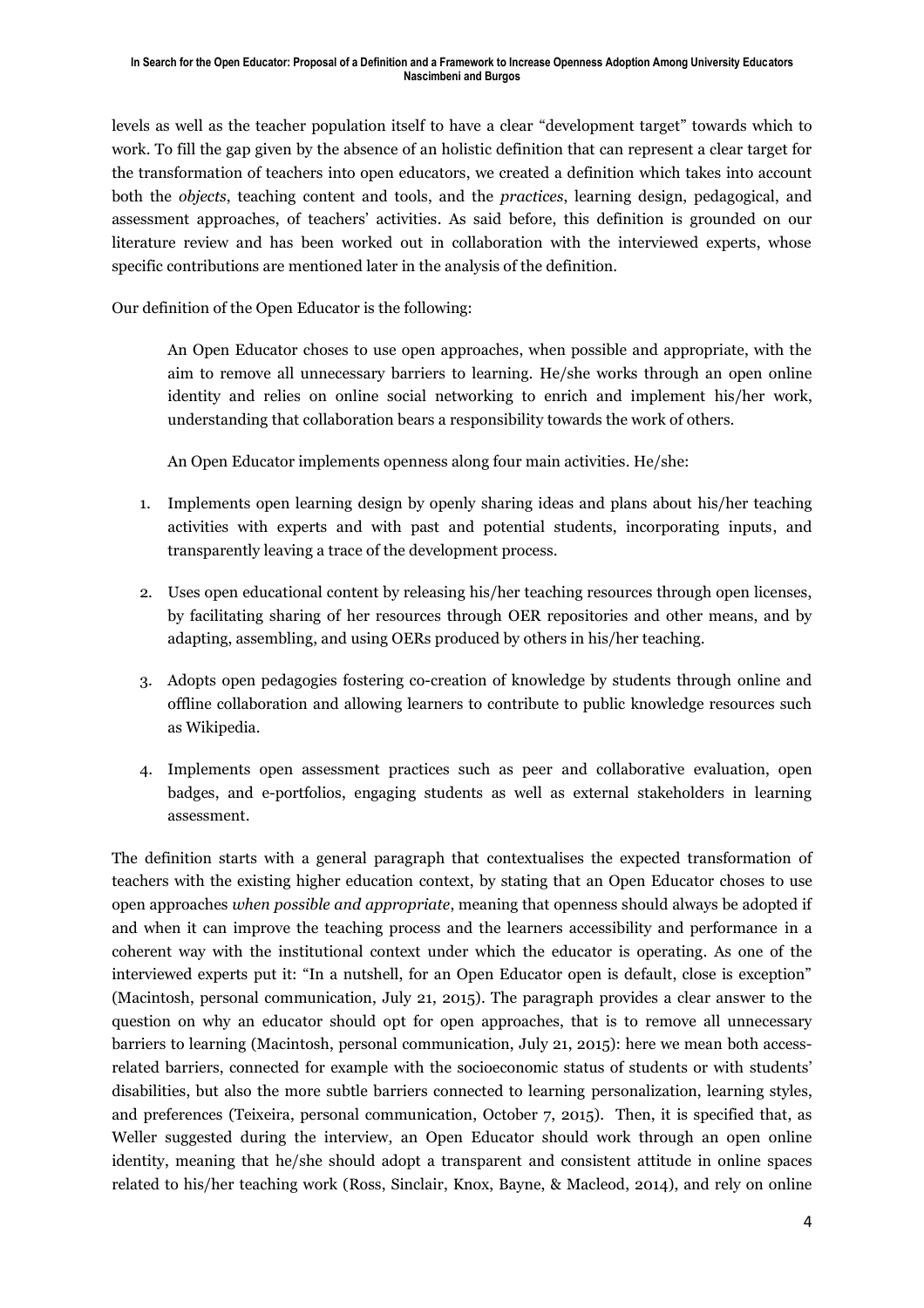#### **In Search for the Open Educator: Proposal of a Definition and a Framework to Increase Openness Adoption Among University Educators Nascimbeni and Burgos**

social networking to enrich and implement her teaching, making the connection clear between being open and being networked (Weller, personal communication, June 11, 2015). Finally, the definition stresses the importance of understanding the responsibility towards the work of others that comes with the adoption of open approaches, meaning that an open educator should be cautious about issues like privacy or use of personal data (Nerantzi, personal communication, October 30, 2015).

In its second part, the definition suggests that openness should pervade all the components of teachers' work: the way a teacher designs his/her courses, the way he/she licenses, creates, and shares learning content, the pedagogical practices, and the assessment approaches implemented. The definition is based on the assumption that a correct process of "opening up education," to use the wording of a recent initiative by the European Commission (European Commission, 2013), should be based on opening up all these four components (design, content, teaching, and assessment) that ideally "shall coexist and complement each other within a generalised open culture" (Nerantzi, personal communication, October 30, 2015). First, opening up learning design, by co-designing curriculum and courses with peers and students and allowing the courses to evolve and improve year after year, as "a creative way to breath new life and fresh ideas into course design" (Cochrane & Antonczak, 2015, p. 3). Second, opening up the teaching content, by releasing course material as Open Educational Resources and by making sure it is findable and usable by others (McGreal, personal communication, November 30, 2015). Third, adopting open pedagogical approaches, intended as "a blend of strategies, technologies, and networked communities that make the process and products of education more transparent, understandable, and available to all the people involved" (Grush, 2014, para. 4). Fourth, implementing open assessment practices such as peer evaluation or e-portfolios, opening up the assessment also to the courses themselves, so as to improve them based on peer and student feedback (Nerantzi, personal communication, October 30, 2015) Further, opening up education means also to open up the organisational and learning boundaries of one's teaching activities, for example allowing students to follow courses in an open MOOC style also if they are not enrolled in the university (Dalsgaard & Thestrup, 2015; Weller, personal communication, June 11, 2015), or working towards the provision solutions towards accreditation of the knowledge acquired (Macintosh, personal communication, July 21, 2015; Peterson, 2014).

All interviewed experts pointed out that the transition of teachers towards openness must be seen in a broader change process, connected both with the actual crisis of university systems (High Level Group on the Modernisation of Higher Education, 2013; Sledge & Dovey Fishman, 2014) and with the possibilities offered by ICT and social media. University teachers have always considered themselves as the experts in the body of knowledge that needs to be communicates to students for them to get educated. This role is being increasingly questioned by educational researchers, who claim that thanks to the spread of ICT and to the open and networked approached that they have made possible, new forms of social learning are emerging that challenge the traditional roles within education systems, and in particular the idea that teachers are the only ones entitled to produce knowledge (Schmidt, Geith, Håklev, & Thierstein, 2009). "Since the distributed and networked structure of knowledge in the digital age challenges the traditional view of education delivered within the borders of school, strict time periods, and content, the role of the teacher has been redefined in the context of the connectivist paradigm to include networked learning environments" (Ozturk, 2015, p. 6). In a nutshell, teachers should become critical friends, co-travelers, mediators, and facilitators (Anderson & Dron, 2011; Bates, 2015; Downes, 2012; McLoughling & Lee, 2008; Rivoltella & Rossi, 2012). Notably, this change should not be limited only to staff with a teaching function within universities, but applies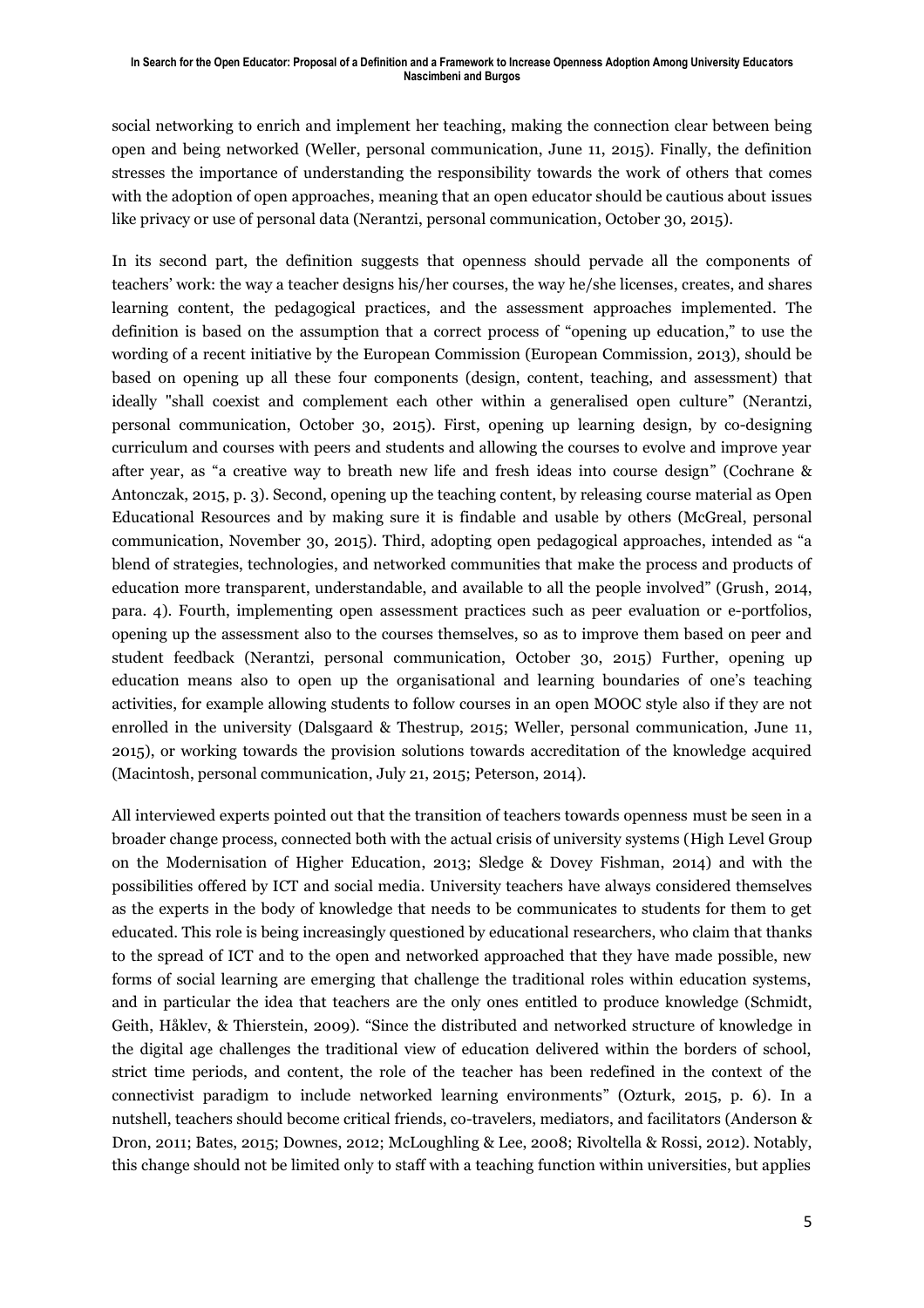also to other stakeholders involved in the learning process, such as curriculum designers, learning material designers, librarians, assessors and validators of learning, teacher trainers, pedagogical advisors and consultants, support staff, quality assurance professionals (Teixeira, personal communication, October 7, 2015).

### **Open Teaching, Beyond OER, and OEP**

The few existing definitions of Open Educator – probably because they were developed when content and courseware were at the center of the open education debate - are built around the idea that an open teacher is the one that uses OER. For example, in 2009, Wiley and Hilton defined open educators as the ones who "publish their course materials online under an open license before the beginning of the course and invite students from outside their university to participate in the course together with the official students of the course" (p. 11). Even if this definition contains a fundamental element of openness that is the importance of opening up courses to non-enrolled students, we believe that adopting OER is just the first necessary step for educators to get open, and that other elements should be present in a definition of Open Educator, starting from the adoption of open teaching (McGreal, personal communication, November 3, 2015).

Building on and adapting the work of McLoughlin and Lee (2008), Stacey (2013), and Reynolds (2015) we propose some reflections on what we mean with open teaching with the aim to show that an Open Educator today should be conceptualized in a much broader way with respect to a teacher who uses openly released resources. First, considering that learners today have a much easier and fact access to ideas, resources, and environments that supports their learning interests and choices, open teaching means to engage the learner in the social process of knowledge development instead of just letting them use the information and learning material presented by the teacher. Second, open teaching means to consider learners as individuals and independent agents within the learning process, allowing them to operate independently and learn at their own pace, in their own direction, and using their own connections. Third, open teaching means to consider your classroom as a learning network, where each connection represents a possibility for learning, using peer-to-peer pedagogies and group assignments over self-study and classroom-based didactic learning pedagogies. Fourth, open teaching means to focus learning design on the learning process rather than on specific outcomes or competencies, since this will empower learners to think in terms of problems and solutions and will provide the possibility to inspire new perspectives and ideas. Fifth, within open teaching, learners should be encouraged to make learning choices and allowed to make mistakes, since choosing often leads to unexpected and unpredictable results, and while there is risk associated with the unknown, there is even greater reward and goodness. Finally, as stressed during the interviews by a couple of experts, within open teaching educators must support connections, dialogues and links within and across learning communities for the purpose of sharing ideas and to solve problems (McGreal, personal communication, November 3, 2015). In summary, open teaching means taking full advantage of the possibilities offered by the web, through an increased degree of socialization and interactivity, access to open environments, and opportunities for easier use of peers. As Teixeira put it during our interview, "good open teaching is the one that can transform access to good OER through organised OEP into meaningful learning" (Teixeira, personal communication, October 7, 2015).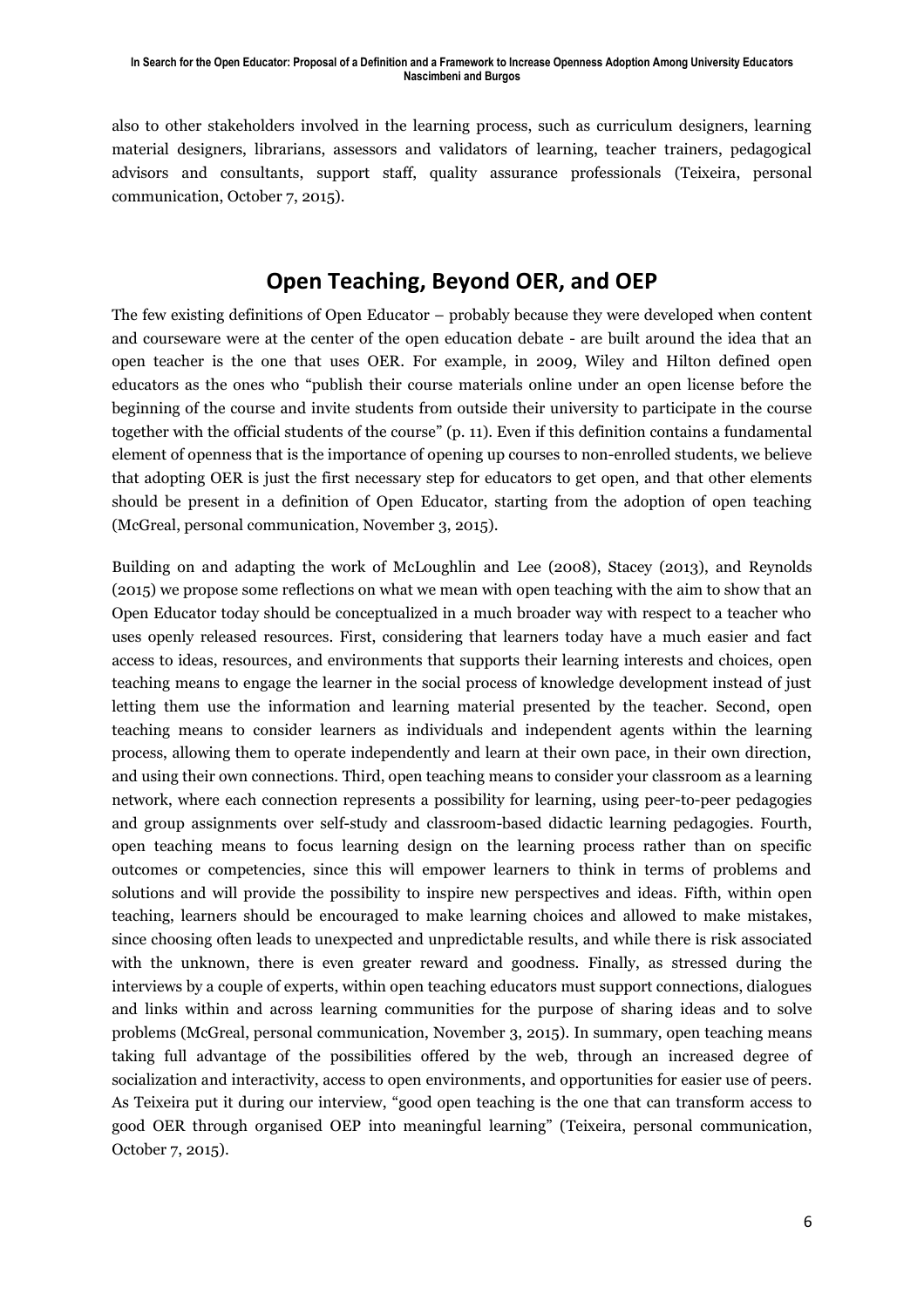#### **In Search for the Open Educator: Proposal of a Definition and a Framework to Increase Openness Adoption Among University Educators Nascimbeni and Burgos**

Open teaching methods should not be confused with Open Educational Practices (OEP), since in our understanding, open teaching can take place even without the use of OER, while typically OEPs are defined as a further step of the *openness journey* that follows and enriches the use of OER. OEPs have been defined as the "usage of open educational resources in the frame of open learning architectures" (Camilleri & Ehlers, 2011, p. 6), as "practices which support the creation, use and management of OERs through institutional policies, promote innovative pedagogical models, and respect and empower learners as co-producers on their lifelong learning path" (Andrade et al., 2011, p. 12), or as "the formal assessment and accreditation of informal learning undertaken using OERs" (Murphy, 2013, p. 2). The OPAL consortium (2011) appropriately states that OEP foster the incorporation of social learning in the learning environment, but then again connects the use of open methods to OER: "The social learning element is coming in because learners can use educational resources, modify them and present them to other learners (…), knowledge environments on the basis of OER can be created by learners and shared with other learners or teachers" (p. 3). We believe it is important to "disconnect" the concept of open teaching from the use of OER since many teachers are indeed using open methodologies in their classroom activities, for example by fostering co-creation of knowledge from students allowing them to enrich the course content with any complementary information they deem important. In our view, these teachers can be indeed considered Open Educators even if they do not use – and maybe do not even know the existence of – OER. Instead of focusing on OER as the necessary first step of openness, the Open Educator definition proposed above provides a number of *entry points* into openness (learning design, content, methods, and research) since this would motivate a teacher that is already used to think openly in one of these areas of activity to explore and adopt open approaches in the other areas.

#### **A Self-Development Framework to Foster Openness for Educators**

In order to help the development of teachers' *openness capacity*, we are proposing a self-assessment and development framework for teachers that takes into account all the dimensions of openness included in the definition previously presented. The framework, presented in Table 1 below, has been discussed in detail during our interviews, and has been enriched in its structure and definition by the contacted experts. In the columns we represent the four areas of activity of our open educator definition (design, content, teaching and assessment), while in the rows we have categorised – with a necessary degree of generalisation – the different typologies of educators with respect to openness for each area of activity. To make an example, in the teaching area (third column of our table), the three layers correspond to the three predominant learning spaces in higher education as identified by Cronin: "physical classrooms (e.g., lecture halls, classrooms, labs), bounded online spaces (e.g., members-only Learning Management Systems or online communities), and open online spaces (e.g., the web, open platforms, social media, etc.)" (Cronin, 2014, p. 2).

Table 1

#### *The Open Educators Factory Framework*

*Areas of Activity*

| A. Design | <b>B.</b> Content | C. Teaching | <b>C. Assessment</b> |
|-----------|-------------------|-------------|----------------------|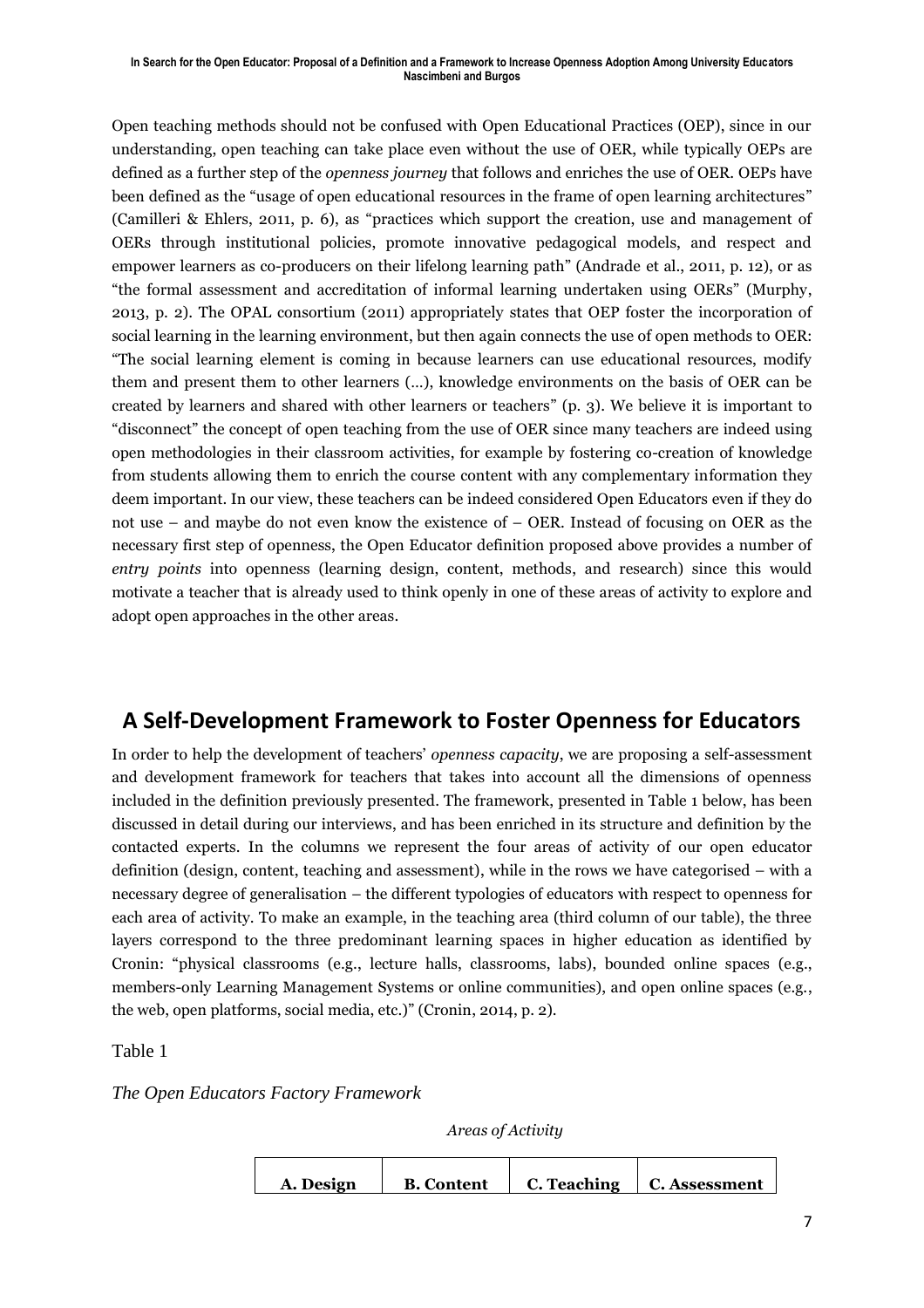|                   | Open designer                                              | OER expert        | Open teacher | Open evaluator |  |
|-------------------|------------------------------------------------------------|-------------------|--------------|----------------|--|
| Layer three: Open |                                                            |                   |              |                |  |
| collaboration     |                                                            |                   |              |                |  |
|                   | Second transition phase: Transformation into Open Educator |                   |              |                |  |
|                   | Collaborative                                              | <b>OER</b> novice | Engaging     | Innovative     |  |
| Layer two         | designer                                                   |                   | teacher      | evaluator      |  |
| <b>Bilateral</b>  |                                                            |                   |              |                |  |
| collaboration/    |                                                            |                   |              |                |  |
| Small groups      |                                                            |                   |              |                |  |
|                   | <b>First transition phase: Awareness</b>                   |                   |              |                |  |
|                   | Individual                                                 | OER-null          | Traditional  | Lone evaluator |  |
| Layer one:        | designer                                                   |                   | teacher      |                |  |
| Individual work   |                                                            |                   |              |                |  |

Starting from the bottom, for each column we have defined three levels of openness that an educator reaches once she goes through some necessary transition phases that are transversal to all four components. The first transition phase has to do with being aware of open approaches and today continues to represent the main obstacle for teaching populations to opt for openness (Browne, Holding, Howell, & Rodway-Dyer, 2010; Nerantzi, personal communication, October 30, 2015, Weller, personal communication, June 11, 2015). The second transition phase deals with becoming *fluent* with openness: once gone through this transition, an educator should be able to adopt open approaches as default in the way she designs her courses, she develops and shares content, she interacts with students, and she carries on learning assessment.

The framework shows that for all areas of activity a clear correspondence exists between the level of openness of an educator – conceptualised in the three horizontal layers in the table – and her collaboration and networking attitudes. This relation between open approaches and open networking was often stressed during the interviews: "An Open Educator is by nature a networked educator" (Weller, personal communication, June 11, 2015). The educators typologies at the bottom of the table individual designers, OER-null educators, traditional teachers, and lone evaluators - all have in common the fact that they do not rely systematically on collaboration in their daily work; specifically, they do not share with others their courses ideas, they do not openly release their teaching materials nor use materials produced by others, and they do not engage students in cooperation activities nor in assessment. One layer up, the collaborative designers, the OER novices, the engaging teachers, and the innovative evaluators all have in common the fact that they typically collaborate bilaterally or though small-group collaboration with peers and colleagues, either from the same university or through online means: "All teachers collaborate with colleagues next door, the challenge is to collaborate openly with peers you have never met in person" (Macintosh, personal communication, July 21, 2015). Finally, educators in the third layer are the ones that adopt open online collaboration practices in the way they design their courses, release their materials and reuse materials by others, and in the way they teach and assess students. As suggested by Weller during the interview, at this level of openness fluency, teachers typically rely on an open online identity and make full and confident use of online communities and social networks (personal communication, June 11, 2015). The relation between openness and networking is in line with the findings of a number of researchers in the field (Esposito, 2013; Murphy, 2013; Okada et al., 2012; Orr, Rimini, & Van Damme, 2015; Recker, Yuan, & Ye., 2014; Weller, 2011, 2012, 2014) and was stressed by Macintosh: "Starting from connected learning is the right angle: if we start from collaborating and networking, openness will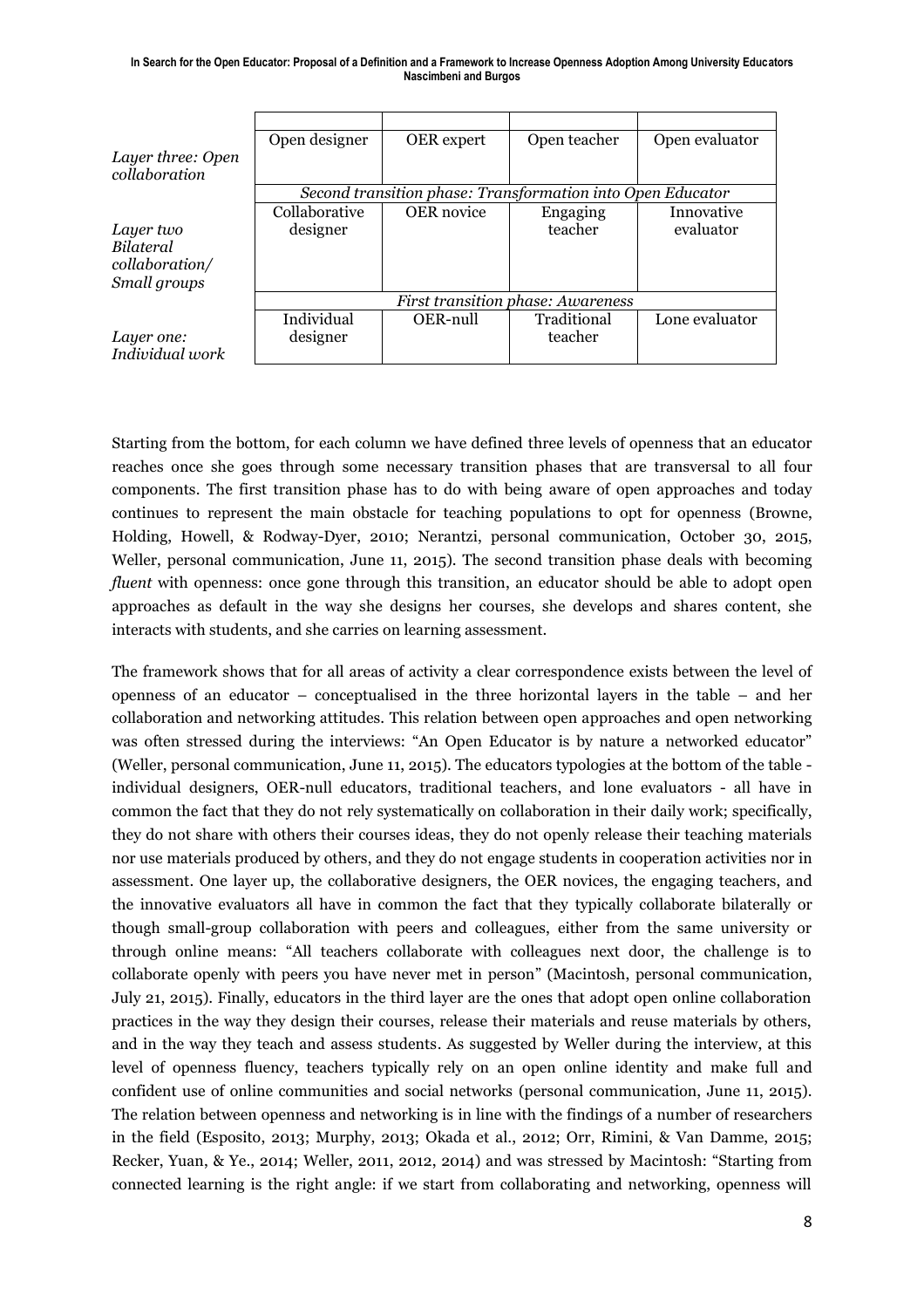come. You can't be an open educator without being transparent in what you do" (personal communication, July 21, 2015). The importance of looking at networking and at stakeholders' involvement when working to improve openness adoption among the teachers' population was stressed by Teixeira during his interview: "Teachers are a key element in the process but they are not the only missing link. The missing link is an articulated holistic approach: you can have a supportive government with funding, great institutional strategy, inspiring leadership, wonderful teachers, willing families and students, but to be successful you need to have all of this together and articulated" (personal communication, October 7, 2015).

It is important to notice that typically an educator will be more open in one or more areas of work and less in others. A teacher might be releasing her content openly, falling in the category of OER-novice, and fostering collaboration among students through flipped-classroom methods bring in the innovative teacher category, but might have never experimented with open design or open assessment. On the other hand, a teacher might be adopting peer-based assessment practices but, for whatever reason, might not be releasing her content as OER. All the interviewed experts agreed that the strength of the table stands in the fact that it can spot any advancement towards openness in any single area of activity, and can therefore motivate educators to explore other areas of work where open approaches can be adopted. In other words, by using the table as a self-reflection tool, an educator will not simply understand whether she falls in the "open educator" category or not - we fear that the very great majority of educators would not qualify in the top layer in all columns, as mentioned during the interviews by most of the experts - but she will get an understanding on how she is doing across all dimensions of openness and she will be motivated to improve her openness performance in other areas.

In the expanded version of the framework in Table 2 below, which has been improved by the interviewed experts who had the possibility of questioning and commenting through a wiki platform, we are defining what the activities are that characterise an educator in each cell.

Table 2

| A. Design             | B. Content               | C. Teaching                    | D. Assessment                       |
|-----------------------|--------------------------|--------------------------------|-------------------------------------|
| Open designer         | <b>OER</b> expert        |                                | Open evaluator                      |
| Shares his/her course | Re-shares resources      | <b>Encourages</b>              | Uses<br>open                        |
| design ideas<br>and   | he/she<br>that<br>has    | participation<br>from          | assessment practices                |
| curriculum<br>openly  | reused<br>openly         | non-enrolled                   | such<br>as<br>peers                 |
| through social media, | through social media     | students in his/her            | assessment<br><sub>or</sub><br>$e-$ |
| including<br>with     | <b>OER</b><br>and        | courses.                       | portfolios.                         |
| colleagues and with   | repositories.            | Implements methods             | <b>Engages</b>                      |
| students.             | <b>Uses</b><br>resources | that foster<br>$_{\rm CO-}$    | communities<br>of                   |
|                       | created by others.       | $\circ$ of $\vert$<br>creation | practices to assess                 |
|                       | Searches for OER         | knowledge<br>by <sub>l</sub>   | students' work.                     |
|                       | through social media     | students.                      |                                     |
|                       | and repositories.        | Fosters students to            |                                     |
|                       | Shares and promotes      | contribute to public           |                                     |
|                       | resources produced       | knowledge resources.           |                                     |
|                       | by his/her students.     | Encourages learners            |                                     |
|                       | Shares links<br>and      | freely<br>to access            |                                     |
|                       | resources beyond the     | available<br>online            |                                     |
|                       | classroom, through       | content.                       |                                     |
|                       | online<br>open<br>an     | Shares examples of             |                                     |

*The Open Educators Factory Framework in Details*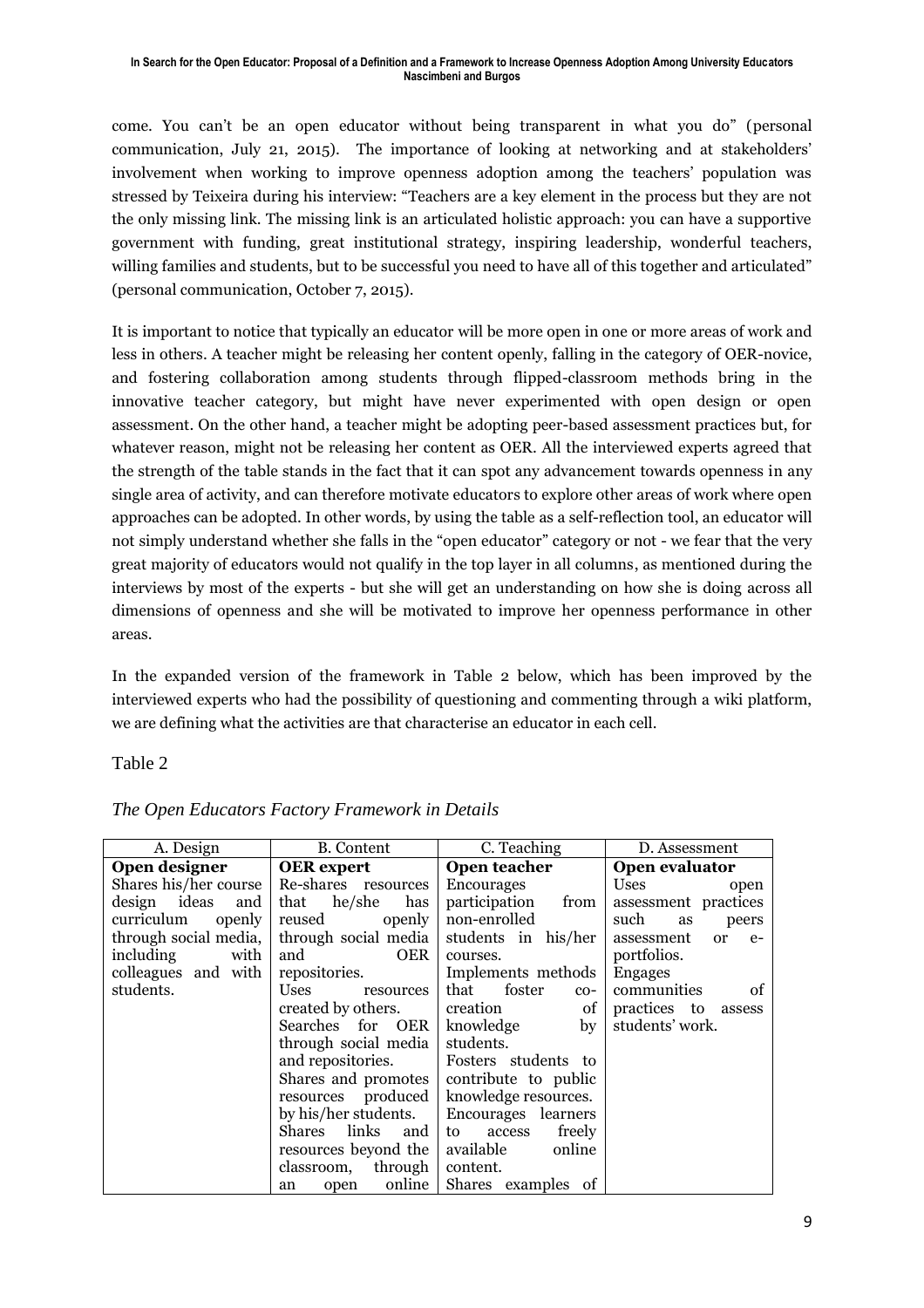|                                                                   | identity.                   | teaching practice in                                    |                                 |  |  |  |  |
|-------------------------------------------------------------------|-----------------------------|---------------------------------------------------------|---------------------------------|--|--|--|--|
|                                                                   |                             | open subject-related                                    |                                 |  |  |  |  |
|                                                                   |                             | communities.                                            |                                 |  |  |  |  |
| <b>Second transition phase: Transformation into Open Educator</b> |                             |                                                         |                                 |  |  |  |  |
| <b>Collaborative</b>                                              | <b>OER</b> novice           | <b>Engaging teacher</b>                                 | Innovative                      |  |  |  |  |
| designer                                                          | Re-shares resources         | Adopts seminars-like                                    | evaluator                       |  |  |  |  |
| Collaborates<br>in                                                | that<br>he/she<br>has       | strategies,<br>either                                   | Experiments<br>with             |  |  |  |  |
| designing<br>his/her                                              | reused among close          | offline or<br>through                                   | peers-based                     |  |  |  |  |
| courses with close                                                | colleagues.                 | restricted<br>online                                    | assessments                     |  |  |  |  |
| either<br>colleagues,                                             | Produces and share          | spaces.                                                 | methods.                        |  |  |  |  |
| the<br>from<br>same                                               | his/her<br>own              | "flipped-<br><b>Uses</b>                                |                                 |  |  |  |  |
| university or from                                                | resources under open        | classroom"                                              |                                 |  |  |  |  |
| international subject-                                            | licences.                   | methodologies.                                          |                                 |  |  |  |  |
| related teams.                                                    | Reuses<br>resources         | Uses the university                                     |                                 |  |  |  |  |
|                                                                   | recommended<br>$\mathbf{b}$ | LMS, to share links                                     |                                 |  |  |  |  |
|                                                                   | trusted people.             | and resources with                                      |                                 |  |  |  |  |
|                                                                   |                             | the students of her                                     |                                 |  |  |  |  |
|                                                                   |                             | courses.                                                |                                 |  |  |  |  |
|                                                                   |                             | <b>First transition phase: Awareness about openness</b> |                                 |  |  |  |  |
| <b>Individual</b>                                                 | <b>New to OER</b>           | <b>Traditional</b>                                      | <b>Traditional</b>              |  |  |  |  |
| designer                                                          | Might use<br>digital        | teacher                                                 | evaluator                       |  |  |  |  |
| Designs<br>his/her                                                | resources found on          | Adopts<br>traditional                                   | traditional<br><b>Uses</b>      |  |  |  |  |
| his/her<br>courses<br>on                                          | the web to enhance          | trasmissive pedagogy                                    | assessment methods              |  |  |  |  |
| based<br><sub>on</sub><br>own,                                    | teaching<br>and             |                                                         | such<br>tests<br>as<br>$\alpha$ |  |  |  |  |
| previous knowledge                                                | learning.                   |                                                         | classwork.                      |  |  |  |  |
| and experience.                                                   | Does not<br>produce         |                                                         |                                 |  |  |  |  |
|                                                                   | licensed<br>openly          |                                                         |                                 |  |  |  |  |
|                                                                   | content.                    |                                                         |                                 |  |  |  |  |

### **Analysis: The Importance of Transition Phases**

The definition and the framework presented above are based on the assumption that all areas of an educator activity could and should be improved by adopting open approaches. On the other hand, all the interviewed experts agreed that changing the way educators plan their courses, license their materials, support knowledge creation among students, and evaluate learners' progress means changing all aspects of their professional activities, and is therefore an extremely difficult and delicate process. The introduction of technology within an educator's work is already problematic, mainly because, as suggested by Bates, most educators in higher education have never been trained to teach (Bates, 2015). If this *learning by doing* approach works for traditional teaching, when we move to ICT-intensive teaching a much higher standard of pedagogic capacity for faculty and lecturers is needed: "The use of technology needs to be combined with an understanding of how students learn, how skills are developed, how knowledge is represented through different media and then processed, and how learners use different senses for learning." (Bates, 2015, p. 420). The introduction of open practices within education brings in another set of tensions which go more in depth and have to do with a major cultural shift within the educators' attitudes and self-perception, related to the need of rethinking and reshaping the roles played by teachers and students within the learning process and the underpinning knowledge production process, working in an open and transparent environment where all traditional implications of learning design, delivery, and assessment are questioned (Crook & Harrison, 2008; Orr et al., 2015; Rivoltella & Rossi, 2014). These cultural barriers represent the biggest obstacle for the transformation of HE professors, lecturers, and instructors into open educators. When asked to list the main barriers to an effective transformation of teachers into open educators, the interviewed experts agreed on the importance of cultural aspects, mentioning as main challenges the low recognition of open education practices from leaders and peers and the ownership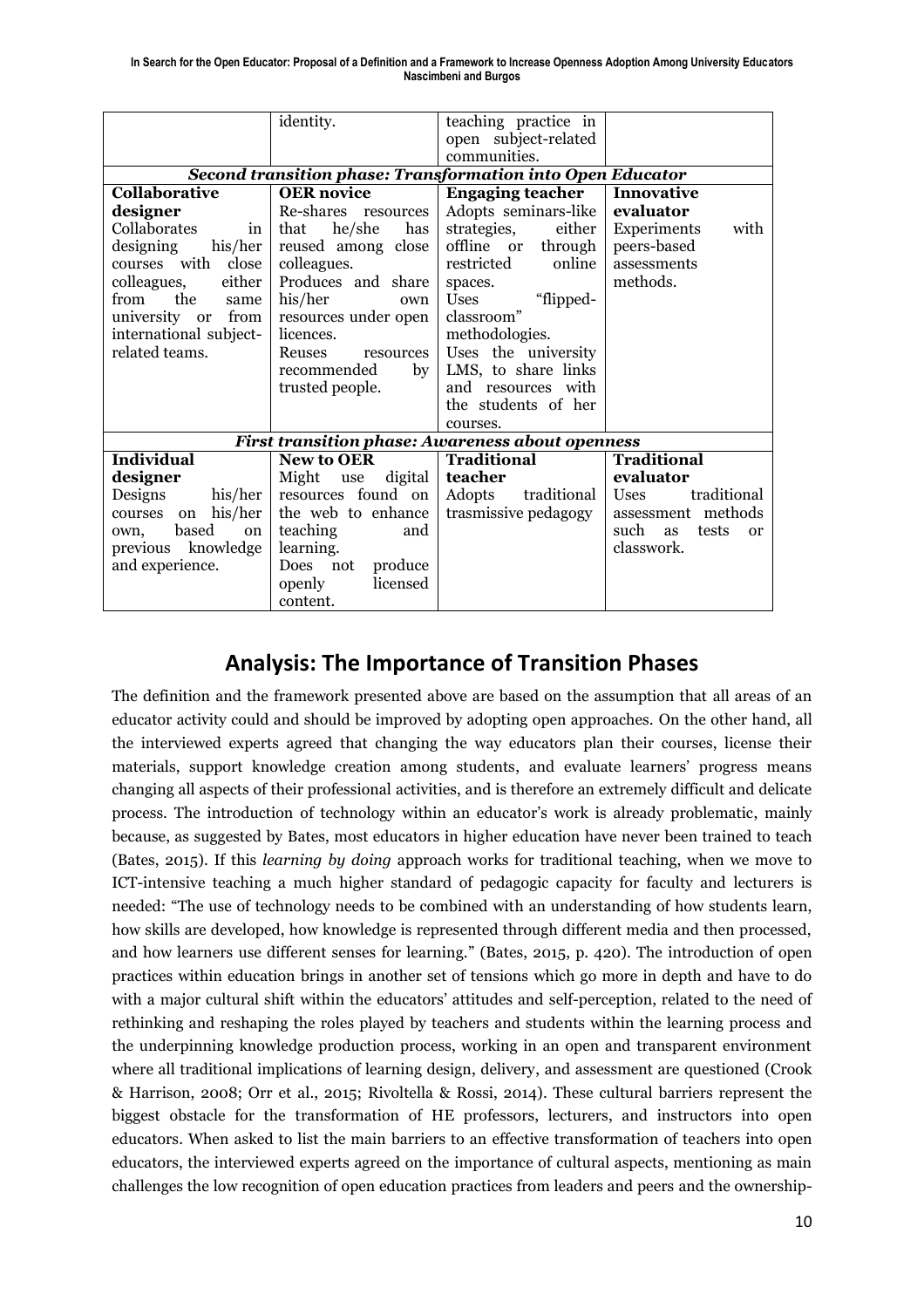related fears connected to the peers-scrutiny anxiety of sharing design and educational materials. The issue of transparency was quoted several times during the interviews (Nerantzi, personal communication, October 30, 2015; Teixeira, personal communication, October 7, 2015). "The increased transparency brought by Open Education is the most dramatic change for teachers and students. For teachers because opening up their classroom to anyone means losing control of the processes going on there, and for students because knowing that everyone can watch what they do is a big problem" (Teixeira, personal communication, October 7, 2015).

These problems are further exacerbated by the generalised low level of adoption of social media in teaching settings (Jaschik & Lederman, 2013). Among the few studies have been looking into the use of social media by educators in universities, Manca and Ranieri (2015), reporting on a 2015 survey targeting the whole HE teaching population in Italy, conclude that the great majority of respondents never use Twitter (94,5%), Slideshare (84,5%), or Researchgate/Academia.edu (74,4%) for teaching purposes and that "Social Media tools are mainly perceived as a waste of time, as a great concern about privacy and as a risk to weaken the traditional roles of teacher and student" (p. 110).

These barriers are particularly dangerous when an educator has to go through the transition phases of the framework presented above. If we consider for example the transitions connected to the learning content column, these cultural barriers translate in a number of practical problems, dealing with discoverability of OER, quality control, and contextual adaptation (Kortemeyer, 2013). Here is when the institutional support should play a role (Teixeira, personal communication, October 7, 2015), by facilitating the process of openness capacity building of educators by removing institutional barriers such as the lack of time to explore and learn about OER and the low institutional and social reward systems (Arendt & Shelton, 2009; CERI-OECD, 2007).

In order to facilitate the overcoming of these barriers, we should make sure that some clear motivating messages are delivered to educators when they are about to go through a transition phase. To overcome the first transition, which deals with awareness of openness, we would need for example to pass the message that adopting open approaches would have a positive impact on teaching practices and on learning achievements in many ways, stressing that adopting open approaches "is likely to lead to more transparency in terms of how our educational provision is designed, delivered, supported and evaluated. It should result in better sharing and discussion of learning and teaching, leading ultimately to a cultural change in practice" (Conole, 2013, p. 205). To overcome the second barrier, we should focus on the different ways through which openness can impact on educators careers and on their appreciation by peers, in terms of increased audience for their work, increased efficiency with lower cost for content production, increased students access, increased possibilities for experimentation to enhance the students' learning experience, increased reputation (McGill, 2012; Weller, 2014). At the same time, we need to make clear that openness requires work: "We need to recognise that open is harder than close if we want to reach mainstream change" (Macintosh, personal communication, July 21, 2015).

#### **Conclusions**

In order to facilitate the transition process that university teachers have to go through is we want them to embrace openness in their teaching activities, we have developed an original definition of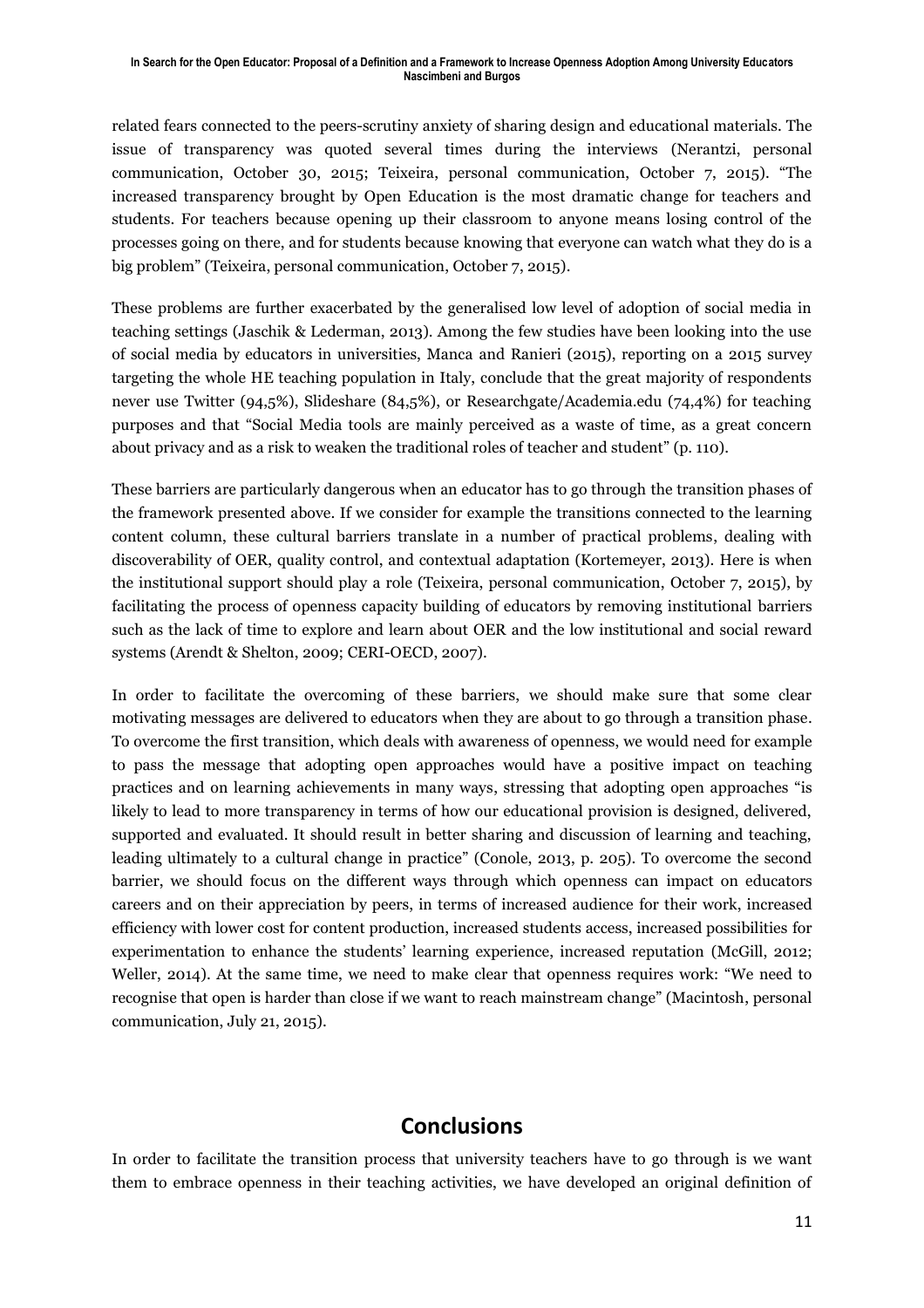Open Educator which aims to go beyond the use of OER, taking into account both the teaching resources and the teaching practices - learning design, pedagogical, and assessment approaches - of teachers' activities. We have then developed the definition into a practical framework that presents development paths for Higher Education teachers along four dimensions: learning design, teaching resources, teaching strategies, and assessment methods. By working on the definition and on the framework with a number of experts in the field, we have reached three main conclusions. First, a holistic definition of Open Educator would be useful for the Open Education policy and research community, since it would help defining a target for capacity development actions in the field. Second, a strong relation exists between the use of open approaches and the networking and collaboration attitude of university teachers, where open online identities seem to be a key to develop open teaching strategies. Third, in order to overcome the technical and cultural barriers that hinder the use of open approaches in Higher Education it is important to work on the transition phases that teachers have to go through in their journey towards openness, in terms of awareness raising as well as of capacity building. These considerations will guide the second phase of our research, which will focus on piloting the above framework among university teachers, to test its acceptance level and its relevance in the eyes of educators, and to validate the idea – proposed with the Open Educator definition and detailed with the self-development framework – that a real transformation into an Open Educator must tackle at the same time all the areas of a teachers' work, leaving time and space for learning and valorising the areas where teachers are more advanced in terms of openness and networking.

### References

- Albright, P. (2005, December). *Final report of the internet discussion forum of the international institute for educational planning.* International Institute for Educational Planning. Retrieved from [http://www.unesco.org/iiep/virtualuniversity/media/forum/oer\\_forum\\_final\\_report.pdf](http://www.unesco.org/iiep/virtualuniversity/media/forum/oer_forum_final_report.pdf)
- Allen, E., & Seaman, J. (2014). *Opening the curriculum: Open educational resources in U.S. higher education*. Babson Research Group. Retrieved from <http://www.onlinelearningsurvey.com/reports/openingthecurriculum2014.pdf>
- Anderson, T., & Dron, J. (2011). Three generations of distance education pedagogy. *International Review of Research in Open and Distributed Learning, 12*(3). Retrieved from <http://www.irrodl.org/index.php/irrodl/article/view/890/1826>
- Arendt, A. M., & Shelton, B. E. (2009). Incentives and disincentives for the use of opencourseware. *The International Review of Research in Open and Distributed Learning, 10*(5). Retrieved from<http://www.irrodl.org/index.php/irrodl/article/view/746/1393>
- Bates, T. (2011, 18 March). *A reflection on the OER debate: Every which way but loose*. Retrieved from [http://www.tonybates.ca/2011/03/18/a-reflection-on-the-oer-debate-every-which-way](http://www.tonybates.ca/2011/03/18/a-reflection-on-the-oer-debate-every-which-way-but-loose/#sthash.W46gsMWv.dpuf)[but-loose/#sthash.W46gsMWv.dpuf](http://www.tonybates.ca/2011/03/18/a-reflection-on-the-oer-debate-every-which-way-but-loose/#sthash.W46gsMWv.dpuf)
- Bates, T. (2015). *Teaching in the digital age*. BC Open Textbooks. Retrieved from <http://opentextbc.ca/teachinginadigitalage/>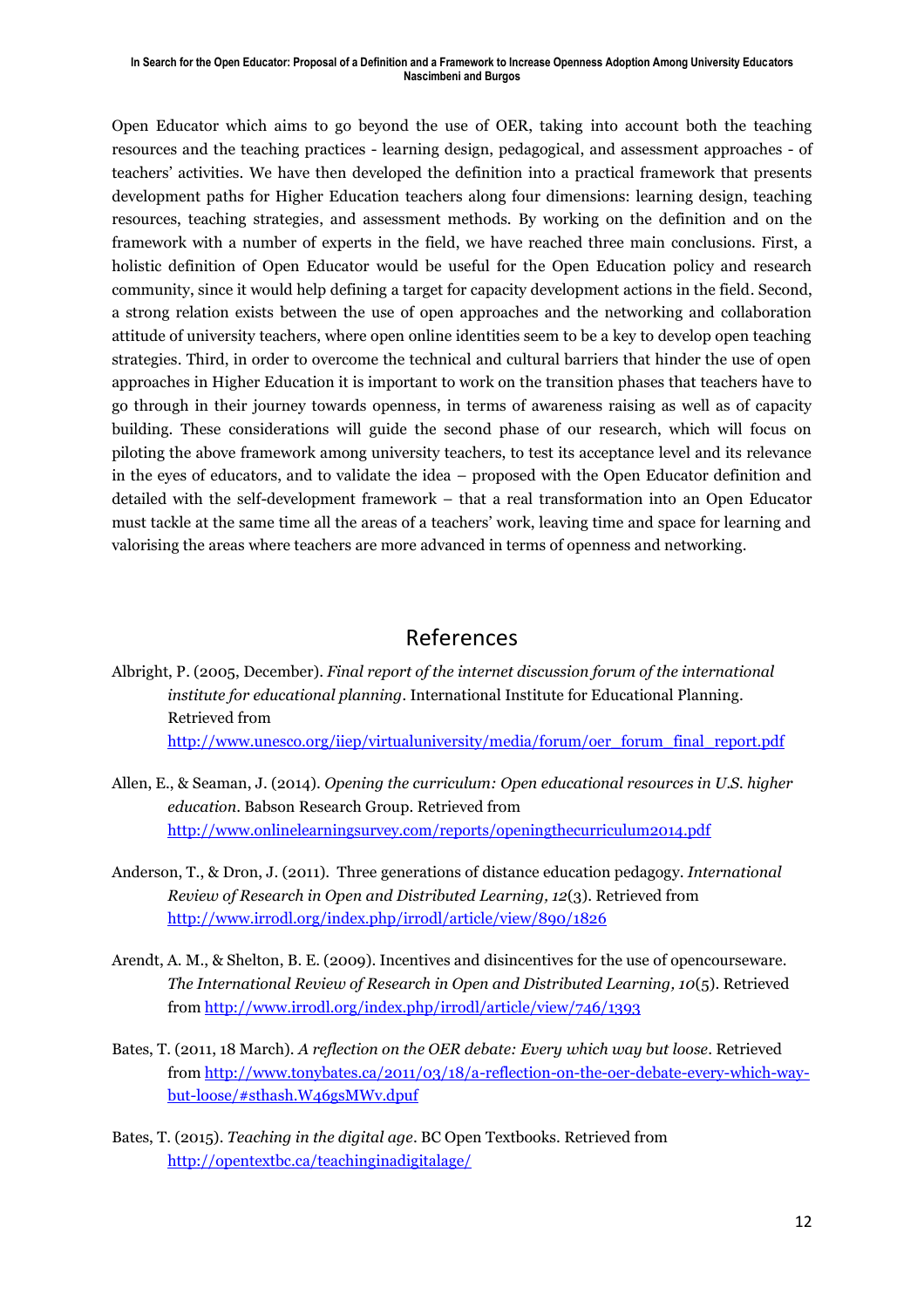- Boyer, E. L. (1990). *Scholarship reconsidered: Priorities of the professoriate*. Princeton, N.J: Carnegie Foundation for the Advancement of Teaching.
- [Browne, T.,](https://oerknowledgecloud.org/oer_resource/author/219) [Holding R.,](https://oerknowledgecloud.org/oer_resource/author/220) [Howell A.,](https://oerknowledgecloud.org/oer_resource/author/221) [& Rodway-Dyer S.](https://oerknowledgecloud.org/oer_resource/author/222) (2010). The challenges of OER to academic practice. *Journal of Interactive Media in Education, 1*(15). Retrieved from <http://jime.open.ac.uk/article/2010-3/pdf>
- Butcher, N. (2015). *A basic guide to open educational resources*. Vancouver: Commonwealth of learning.
- Butcher, N., & Hoosen, S. (2014). *How openness impacts on higher education.* Moscow: UNESCO Institute for Information Technologies in Education.
- Camilleri, A., & Ehlers, U. (2011). *Mainstreaming open educational practices*. OPAL Consortium. Retrieved from [efquel.org/wp-content/uploads/2012/03/Policy\\_Support\\_OEP.pdf](file:///C:/Users/shenderson/AppData/Local/Temp/efquel.org/wp-content/uploads/2012/03/Policy_Support_OEP.pdf)
- CERI-OECD. (2007). *Giving knowledge for free: The emergence of open educational resources*. Paris: OECD.
- Cochrane, T., & Antonczak, L. (2015). *Developing students' professional digital identity*. 11th International Conference Mobile Learning 2015. Retrieved from <http://files.eric.ed.gov/fulltext/ED562441.pdf>
- Conole, G. (2008). New schemas for mapping pedagogies and technologies. *Ariadne, 56*. Retrieved from [http://www.ariadne.ac.uk/issue56/conole](http://www.ariadne.ac.uk/issue56/conole/)
- Conole, G. (2013). *Designing for learning in an open world*. New York: Springer.
- Cormier, D. (2008, 24 November). *Open educational resources: The implications for educational development*. Retrieved from [http://davecormier.com/edblog/2009/11/24/open](http://davecormier.com/edblog/2009/11/24/open-educational-resources-the-implications-for-educational-development-seda)[educational-resources-the-implications-for-educational-development-seda](http://davecormier.com/edblog/2009/11/24/open-educational-resources-the-implications-for-educational-development-seda)
- Cronin, C. (2014, April). Networked learning and identity development in open online spaces. In S. Bayne, C. Jones, M. de Laat, T. Ryberg, & C. Sinclair, *Proceedings of the 9th International Conference on Networked Learning 2014*. University of Edinburgh.
- Crook, C., & Harrison, C. (2008). *Web 2.0 technologies for learning at key stages 3 and 4*. Coventry: BECTA.
- De los Arcos, B., Farrow, R., Perryman, L.-A., Pitt, R, & Weller, M. (2014). *OER Evidence Report 2013-2014*. OER Research Hub. Retrieved from [http://oerresearchhub.org/2014/11/19/oer](http://oerresearchhub.org/2014/11/19/oer-evidence-report-2013-2014)[evidence-report-2013-2014](http://oerresearchhub.org/2014/11/19/oer-evidence-report-2013-2014)
- Dalsgaard, C., & Thestrup, K. (2015). Dimensions of openness: Beyond the course as an open format in online education. *International Review of Research in Open and Distance Learning, 16*(6). Retrieved from<http://www.irrodl.org/index.php/irrodl/article/view/2146>
- Department for Business, Innovation and Skills of the UK. (2015). *Fulfilling our potential. Teaching Excellence, Social Mobility and Student Choice.* Retrieved from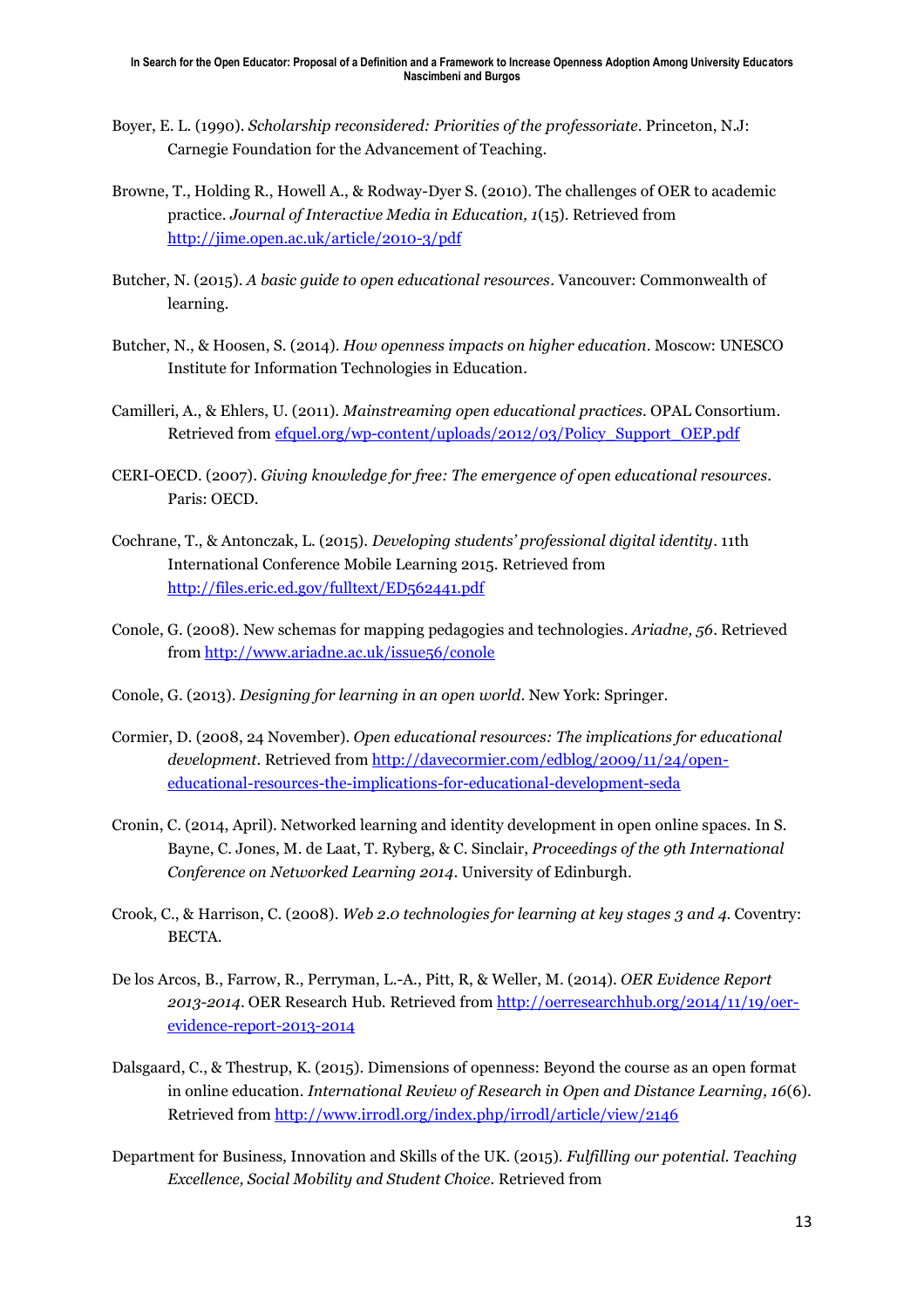[https://www.gov.uk/government/consultations/higher-education-teaching-excellence-social](https://www.gov.uk/government/consultations/higher-education-teaching-excellence-social-mobility-and-student-choice)[mobility-and-student-choice](https://www.gov.uk/government/consultations/higher-education-teaching-excellence-social-mobility-and-student-choice)

- Deyman, M., & Farrow, R. (2013). Rethinking OER and their use: Open education as building*. International Review of Research in Open and Distance Learning, 14*(3). Retrieved <http://www.irrodl.org/index.php/irrodl/article/view/1370/2542>
- Downes, S. (2012). *Connectivism and connective knowledge: Essays on meaning and learning networks*. Ottawa: National Research Council Canada. Retrieved from [http://www.downes.ca/files/books/Connective\\_Knowledge-19May2012.pdf](http://www.downes.ca/files/books/Connective_Knowledge-19May2012.pdf)
- Esposito, A. (2013). Neither digital or open. Just researchers: Views on digital/open scholarship practices in an Italian university. *First Monday, 18.* Retrieved from <http://firstmonday.org/ojs/index.php/fm/article/view/3881>
- European Commission. (2013). *Communication on 'opening up education: Innovative teaching and learning for all through new technologies and open educational resources*. Luxembourg: European Commission.
- Glennie, J., Harley, K., Butcher, N., & Van Wyk, T. (2012). (Eds.). *Open educational resources and change in higher education: Reflections from practice*. Vancouver: Commonwealth of Learning. Retrieved from [http://www.col.org/PublicationDocuments/pub\\_PS\\_OER\\_web.pdf](http://www.col.org/PublicationDocuments/pub_PS_OER_web.pdf)
- Grodecka, K. & Śliwowski, K. (2014). *OER Mythbusting*. European Open Edu Policy Project. Retrieved at [http://mythbusting.oerpolicy.eu/wp-content/](http://mythbusting.oerpolicy.eu/wp-content/%20uploads/2014/11/OER_Mythbusting.pdf)  [uploads/2014/11/OER\\_Mythbusting.pdf](http://mythbusting.oerpolicy.eu/wp-content/%20uploads/2014/11/OER_Mythbusting.pdf)
- Grush, M. (2014, 12 November). *Open pedagogy: Connection, community, and transparency*. Campus Technology. Retrieved from [http://campustechnology.com/articles/2014/11/12/open-pedagogy-connection-community](http://campustechnology.com/articles/2014/11/12/open-pedagogy-connection-community-and-transparency.aspx)[and-transparency.aspx](http://campustechnology.com/articles/2014/11/12/open-pedagogy-connection-community-and-transparency.aspx)
- High Level Group on the Modernisation of Higher Education. (2013). *Report to the European commission on improving the quality of teaching and learning in Europe's higher education institutions.* Luxembourg: Publishing Office of the European Union, doi:10.2766/42468.
- Higher Education Academy. (2011). *The UK Professional Standards Framework for teaching and supporting learning in higher education*. Retrieved from [https://www.heacademy.ac.uk/recognition-accreditation/uk-professional-standards](https://www.heacademy.ac.uk/recognition-accreditation/uk-professional-standards-framework-ukpsf)[framework-ukpsf](https://www.heacademy.ac.uk/recognition-accreditation/uk-professional-standards-framework-ukpsf)
- Hollands, F. M., & Tirthali, D. (2014). *MOOCs: Expectations and reality. Full report*. New York: Center for Benefit-Cost Studies of Education, Columbia University.
- Jaschik, S., & Lederman, D. (2013). *The 2013 inside higher ed survey of faculty attitudes on technology.* Inside Higher Ed. Retrieved from <https://www.insidehighered.com/news/survey/survey-faculty-attitudes-technology>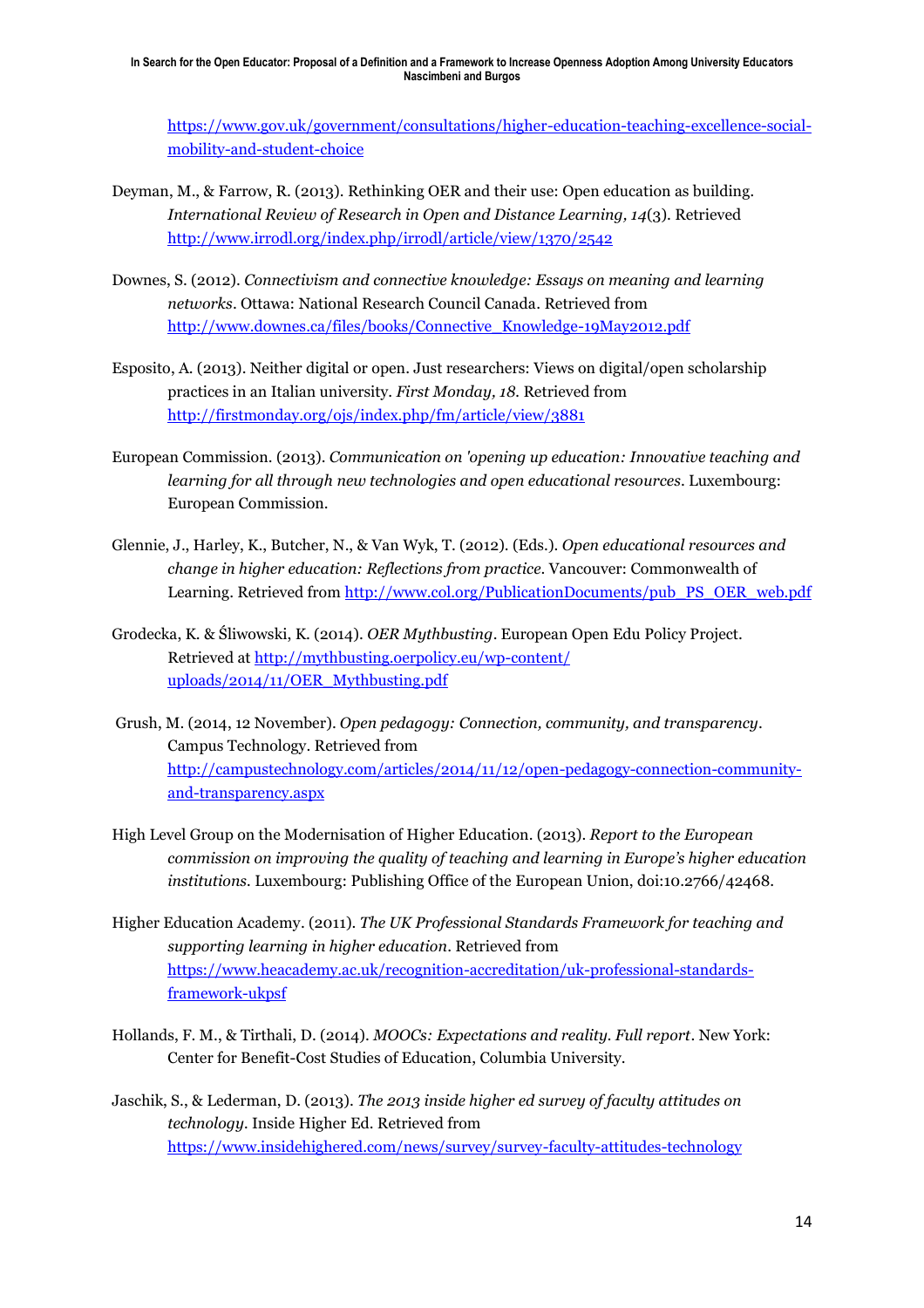- Kortemeyer, G. (2013, Nov/Dec). Ten years later: Why open educational resources have not noticeably affected higher education, and why we should care*. Educause Review*. Retrieved from [http://www.educause.edu/ero/article/ten-years-later-why-open-educational-resources-have](http://www.educause.edu/ero/article/ten-years-later-why-open-educational-resources-have-not-noticeably-affected-higher-education-and-why-we-should-ca)[not-noticeably-affected-higher-education-and-why-we-should-ca](http://www.educause.edu/ero/article/ten-years-later-why-open-educational-resources-have-not-noticeably-affected-higher-education-and-why-we-should-ca)
- Kreutzer. T. (2014). *Open content - A practical guide to using creative commons licences*. Bonn: German Commission for UNESCO.
- Laurillard, D. (2012). *Teaching as a design science: Building pedagogical patterns for learning and technology*. New York: Routledge.
- Manca S., & Ranieri M. (2015). Social media in higher education. How Italian academic scholars are using or not using Web 2.0 tools in their personal, teaching and professional practices. In F. Falcinelli, T. Minerva, & P. C. Rivoltella (Eds.), *Apertura e flessibilità nell'istruzione superiore: oltre l'e-learning.* Atti del convegno SiremSiel 2014, Perugia 13-15 Novembre 2014. Reggio Emilia, Sie-l Editore, pp. 107-112.
- McGill, L. (2012). *JISC open educational resources infoKit*. London: JISC. Retrieved from <https://openeducationalresources.pbworks.com/w/page/24836480/Home>
- McLoughlin, C., & Lee, M. J. W. (2008). The 3 P's of pedagogy for the networked society: Personalization, participation, and productivity*. International Journal of Teaching and Learning in Higher Education, 20*(1), 10–27. Retrieved from <http://www.isetl.org/ijtlhe/articleView.cfm?id=395>
- Murphy, A. (2013). Open educational practices in higher education: Institutional adoption and challenges. *Distance Education, 34*(2).
- Okada, A., Mikroyannidis, A., Meister, I. & Little, S. (2012). *"Colearning" – Collaborative open learning through OER and social media in: Open educational resources and social networks: Co-learning and professional development.* London: Scholio Educational Research & Publishing.
- OPAL consortium. (2011). *Discussion paper: "Open educational practice - approaching a definition for a new concept"*. Essen: OPAL Consortium.
- Open Education Group. (2015). *The review project.* Retrieved from <http://openedgroup.org/review>
- Orr, D., Rimini, M., & Van Damme, D. (2015). *Open educational resources: A catalyst for innovation*. Paris: OECD. DOI:<http://dx.doi.org/10.1787/9789264247543-en>
- Ozturk, H. T. (2015). Examining value change in MOOCs in the scope of connectivism and open educational resources movement. *International Review of Research in Open and Distributed Learning, 16*(5). Retrieved fro[m http://www.irrodl.org/index.php/irrodl/article/view/2027](http://www.irrodl.org/index.php/irrodl/article/view/2027)
- Pearce, N., Weller, M., Scanlon, E., & Kinsley, S. (2010). Digital scholarship considered: How new technologies could transform academic work. *Education, 16*(1). Retrieved from <http://ineducation.ca/ineducation/article/view/44>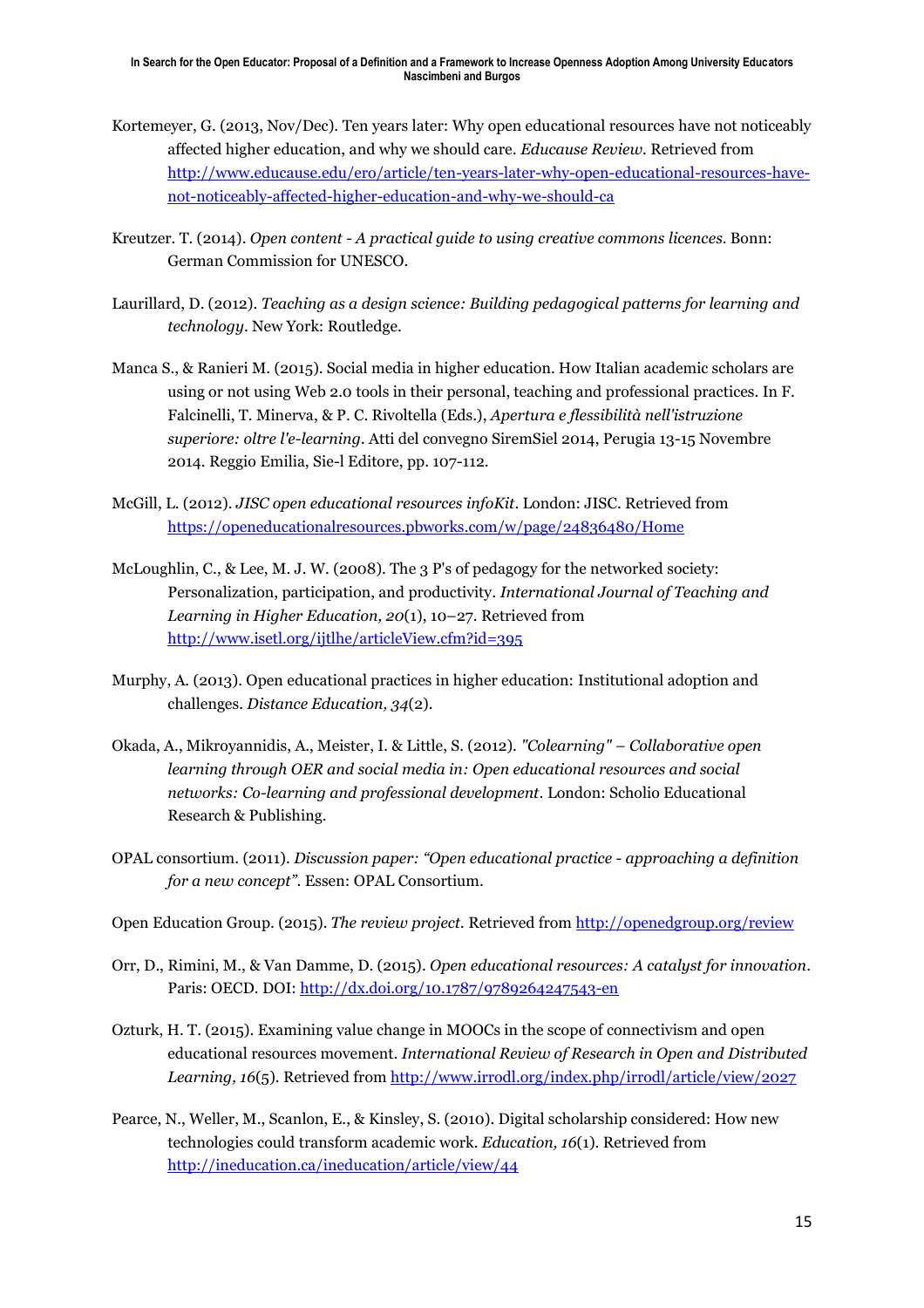- Peterson, P. (2014). *Alternative ways to earn your degree: Discussing OER university with Rory McGreal*. Study.com. Retrieved from [http://study.com/articles/Alternative\\_Ways\\_To\\_Earn\\_Your\\_Degree\\_Discussing\\_OER\\_Uni](http://study.com/articles/Alternative_Ways_To_Earn_Your_Degree_Discussing_OER_University_with_Rory_McGreal.html) [versity\\_with\\_Rory\\_McGreal.html](http://study.com/articles/Alternative_Ways_To_Earn_Your_Degree_Discussing_OER_University_with_Rory_McGreal.html)
- Price, D. (2015, April 16). *What will education look like in a more open future?* Mind/shift. Retrieved from [http://ww2.kqed.org/mindshift/2015/04/16/what-will-education-look-like-in-a-more](http://ww2.kqed.org/mindshift/2015/04/16/what-will-education-look-like-in-a-more-open-future/)[open-future](http://ww2.kqed.org/mindshift/2015/04/16/what-will-education-look-like-in-a-more-open-future/)
- Recker, M., Yuan, M., & Ye. L. (2014). Crowdteaching: Supporting teaching as designing in collective intelligence communities. *International Review of Research in Open and Distributed Learning, 15*(4). Retrieved fro[m http://www.irrodl.org/index.php/irrodl/article/view/1785](http://www.irrodl.org/index.php/irrodl/article/view/1785)
- Reynolds, R. (2015, February 24). *Eight qualities of open pedagogies*. Nextthought.com. Retrieved from <https://nextthought.com/thoughts/2015/02/ten-qualities-of-open-pedagogy>
- Rivoltella, P. C., & Rossi, P. G. (Eds.) (2012). *L'agire didattico*. Brescia: Editirice La Scuola.
- Rohs, M., & Ganz, M. (2015). MOOCs and the claim of education for all: A disillusion by empirical data. *International Review of Research in Open and Distance Learning, 16*(6). Retrieved from<http://www.irrodl.org/index.php/irrodl/article/view/2033/3527>
- Rolfe, V. (2012). Open educational resources: Staff attitudes and awareness. *Research in Learning Technology, (20),* 1-13.
- Ross, J., Sinclair, C., Knox, J., Bayne, S., & Macleod, H. (2014). Teacher experiences and academic identity: The missing components of MOOC pedagogy. *Journal of Online Learning and Teaching*, *10*(1), 57-69.
- Schmidt, J.P., Geith, C., Håklev, S., & Thierstein, J. (2009). Peer-to-peer recognition of learning in open education. *International Review of Research in Open and Distance Learning, 10*(5). Retrieved from<http://www.irrodl.org/index.php/irrodl/article/viewFile/641/1392>
- Sledge. L., & Dovey Fishman. T. (2014). Reimagining higher education. Westlake: Deloitte University Press.
- Stacey, P. (2013, May 11). *The pedagogy of MOOCs*. Edtechfrontier.com. Retrieved from <http://edtechfrontier.com/2013/05/11/the-pedagogy-of-moocs/>
- UNESCO. (2011). *UNESCO ICT competencies framework for teachers*. Paris: UNESCO.
- Weller, M. (2011). A pedagogy of abundance. *Spanish Journal of Pedagogy, 249*, 223–236. Retrieved from <http://oro.open.ac.uk/28774/2/BB62B2.pdf>
- Weller, M. (2012). *The digital scholar*. London: Bloomsbury Academic. Retrieved from [https://www.bloomsburycollections.com/book/the-digital-scholar-how-technology-is](https://www.bloomsburycollections.com/book/the-digital-scholar-how-technology-is-transforming-scholarly-practice/ch1-digital-networked-and-open)[transforming-scholarly-practice/ch1-digital-networked-and-open](https://www.bloomsburycollections.com/book/the-digital-scholar-how-technology-is-transforming-scholarly-practice/ch1-digital-networked-and-open)